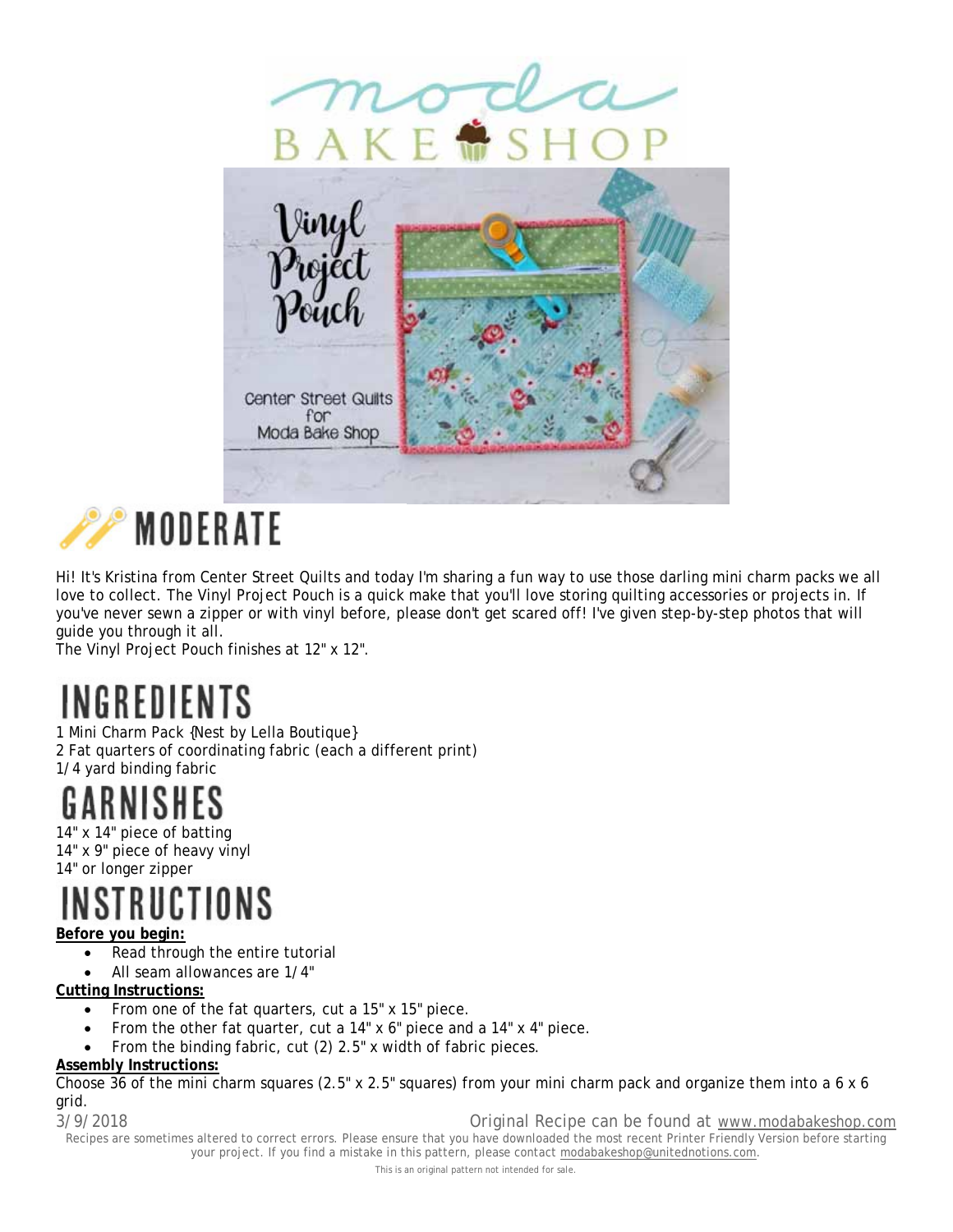

Assemble each row and alternate the direction you press each row, as shown in the image below.

Sew the six rows together and press all the seams down. The patchwork mini charm piece should measure 12.5" x 12.5", but with all the seams involved, it's not uncommon to have it measure a little bigger or smaller. It's not a problem at all if yours is off by a little.



Layer the patchwork mini charm piece into a quilt sandwich with the 15" x 15" fat quarter piece as the "backing" and the 14" x 14" batting in between. Make sure the "backing" fabric is facing right side out.

Quilt as desired then trim the backing and batting to match the width and height of the mini charms patchwork piece.



Gather the 14" x 6" and 14" x 4" pieces.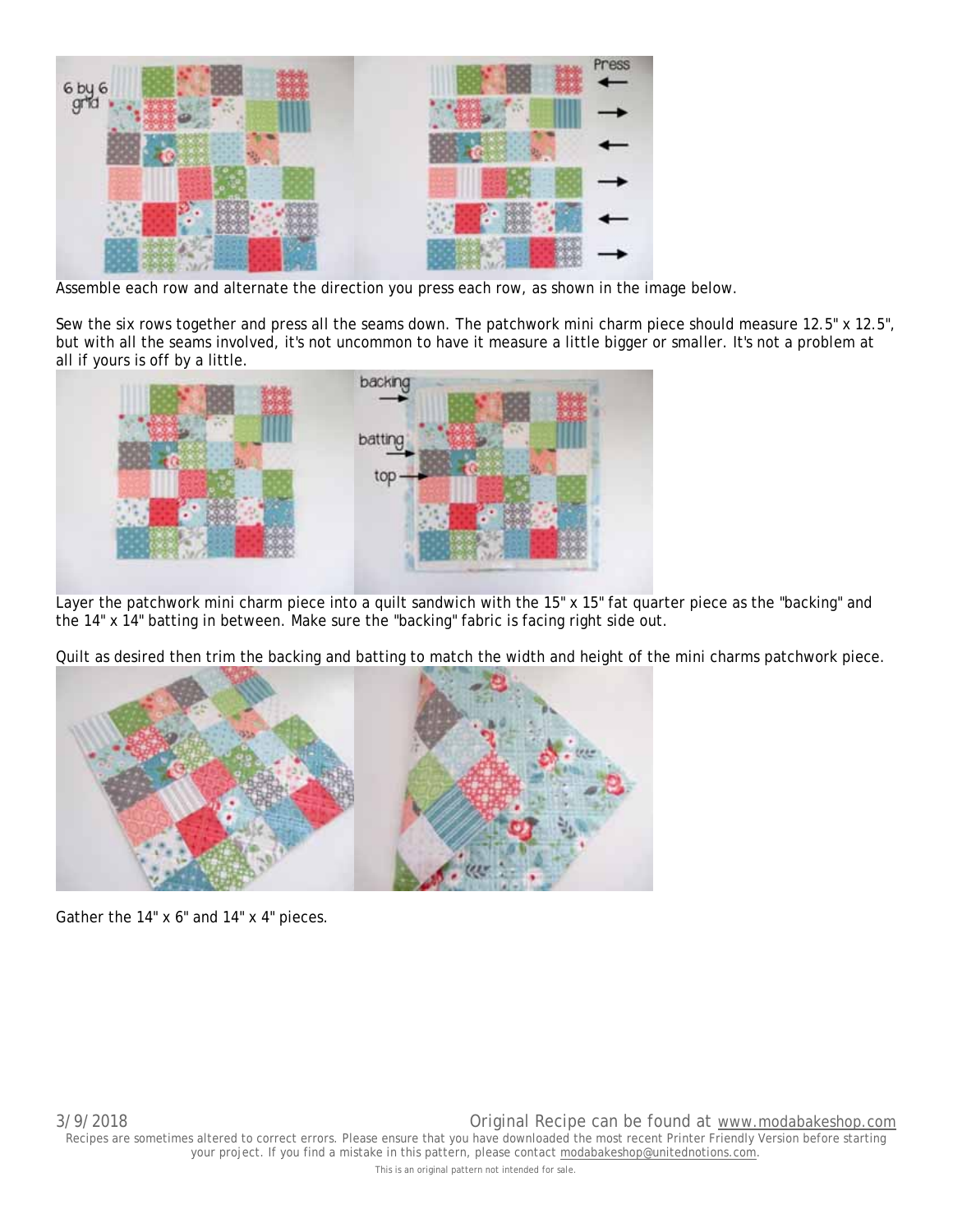

Fold both of them in half the long way and press.

Leave the larger strip as is. For the smaller strip, open it back up, fold both of the raw edges in so they are almost touching the middle line pressed above and press the two new folds.



Fold the strip back in half at the original pressed line, with the raw edges tucked inside, and press again.

Gather the 14" x 9" vinyl piece and slip it in between the two layers of the fabric piece.



Below, you can see the vinyl piece inserted into the strip of fabric. Insert it all the way into the fabric strip, so the edge of the vinyl is up against the middle pressed seam.

Slowly stitch a line about 1/4" away from the edge of the fabric to secure the vinyl in place. Note: When working with vinyl, I stitch slowly and try to keep the vinyl from touching the presser foot and feed dogs if at all possible. Below, I stitched the first line just far enough away from the vinyl so the presser foot wasn't sliding/catching on the vinyl at all. Once everything was stitched in place, I went back and sewed another stitched line closer to the fabric edge to make sure that folded fabric edge was secure and wouldn't flap around.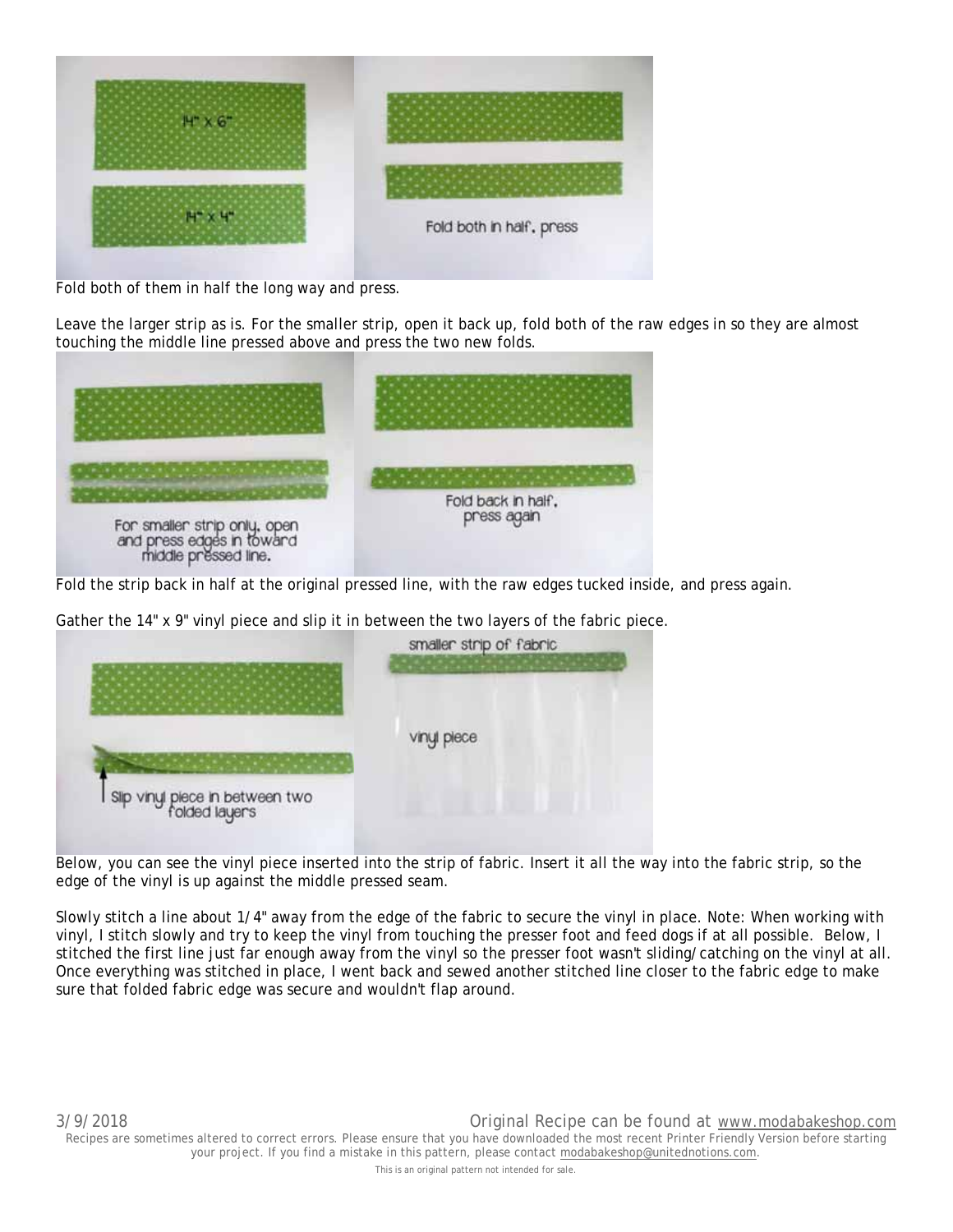

Gather the zipper and place the two fabric strips so they are centered on top of the zipper. The top fabric strip should have the folded/pressed edge by the zipper and the raw edges at the top. The zipper needs to be longer than the fabric strips--it can be just barely longer (as shown), or much longer if that's what you have on hand.

Sew the top fabric strip right to the zipper tape. Again, the folded edge of the fabric strip should be the edge you are sewing to the zipper. I like to leave a little room between the fabric and the teeth of the zipper and then sew the stitch line about 1/8" away from the edge of the fabric.



Repeat with the smaller fabric strip that is attached to the vinyl. Sew it directly on top of the zipper tape, making sure that the fabric is centered on the zipper.

Gather the patchwork mini charms quilted piece and lay it with the mini charms facing down. Layer the zipper and vinyl piece on top of the quilted piece so their top edges align and the zipper pull is facing up. There will be some of the fabric, zipper, and vinyl hanging over the left, right, and bottom edges of the quilted piece. Move the zipper pull to the middle of the fabric strips. This step is very (!!) important so the zipper pull doesn't get cut off with the rest of the overhanging materials.



Keeping the top edges aligned, flip the entire piece over and trim off any of the excess fabric, zipper, and vinyl from the bottom layer. I like to use a ruler and an old rotary cutter blade to get an even edge.

Turn the piece back over and make sure all of the edges are lined up. Place some pins in the top fabric/zipper section to secure everything in place. You can put pins in the bottom corners to secure the vinyl to the bottom layer also, but